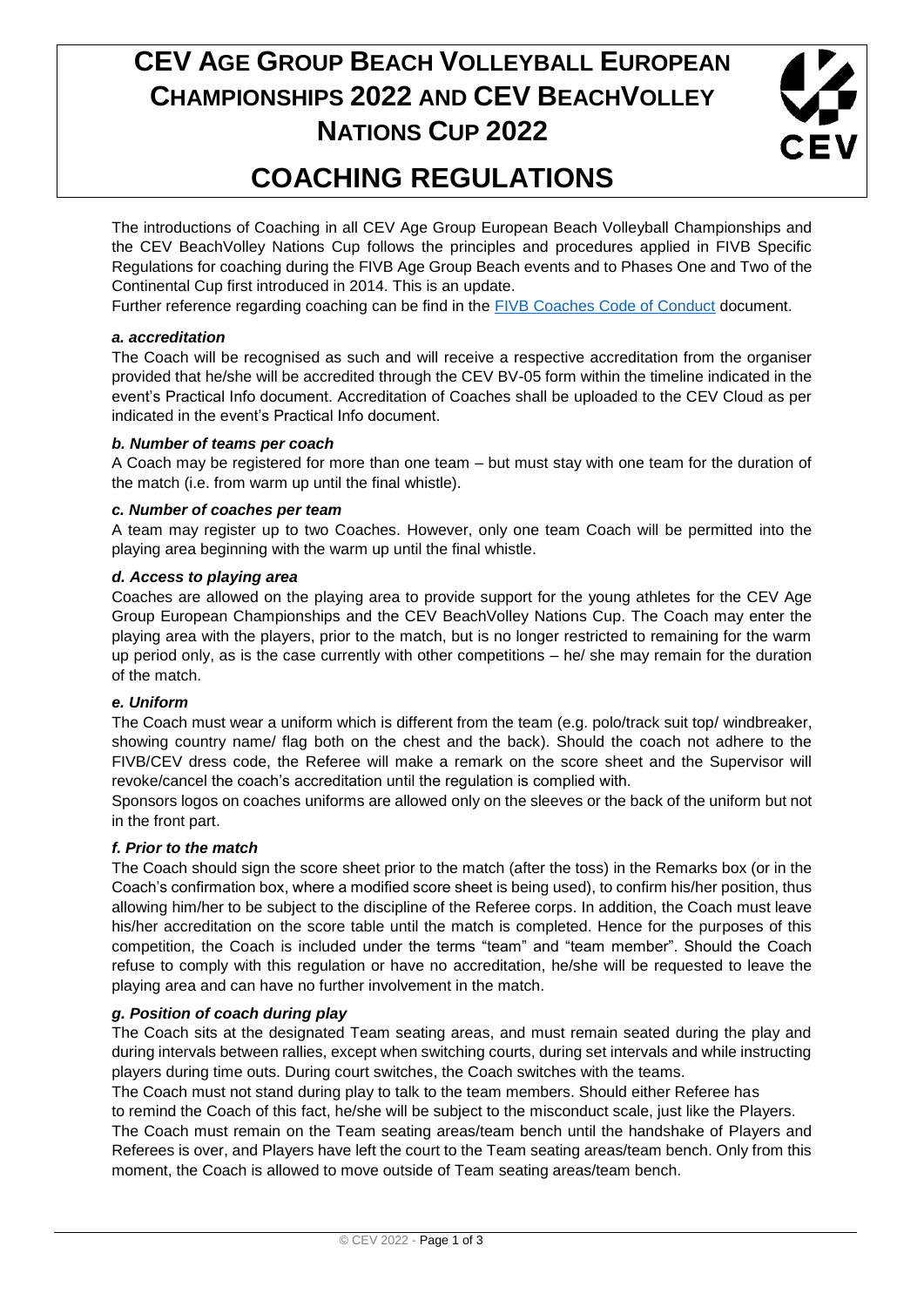# **CEV AGE GROUP BEACH VOLLEYBALL EUROPEAN CHAMPIONSHIPS 2022 AND CEV BEACHVOLLEY NATIONS CUP 2022**



# **COACHING REGULATIONS**

#### *h. Interaction with players*

An accredited Coach may interact with his/her players only during warm-up, change of set, between rallies, at switch of the court and during time-out. The Coach can freely give instructions during Timeouts, Technical Timeouts, Set intervals, intervals between completed rallies and during exceptional game interruptions. The Coach may also give instructions during court switches (while walking) – however, the match shall not be delayed by this. Existing rules concerning coaching players from outside the playing area still apply.

#### *i. Requesting time-out*

The Coach (as well as the team captain) may request a time out by showing the official hand signal and requesting" time out" when the ball is out of play and before the 1st Referee's whistle for service. His/ her contacting official is the 2nd Referee in this instance. Requests made after or at the same moment of the 1st Referee's whistle for service, or requests made after the team has exhausted its time outs in that set, will be regarded as improper requests. Should resumption of the game be delayed by this, the team will be sanctioned for DELAY.

#### *j. Behaviour during medical time-out*

During a medical time out, only players may warm up in the playing area.

#### *k. Force majeure*

The Coach must be with his/ her team right from the start of the match and must remain for the duration of the match unless through force majeure – illness, injury, toilet – in which case the accreditation remains on the score table and the coach is accompanied to medical assistance/ toilet by the Refereeing Coach, Technical Supervisor or reserve referee (whichever is applicable or most appropriate).

#### *l. Delay*

Teams will be sanctioned for delay when team members (players) are judged to be attempting to delay the game in order to get assistance from the Coach in violation to this specific regulation.

#### *m. Misconduct and its sanctions*

This applies to all team members, including the Coach if present.

#### **Minor Misconduct**

Minor misconduct offences are not subject to sanctions. It is the first Referee's duty to prevent the teams from approaching the sanctioning level.

There are two stages to this:

**-**Stage 1 is done verbally through the team captain.

**-**Stage 2 involves showing a yellow card official warning to the team. This is done by issuing the warning to the offending team member or to the team through the game captain. Since the Coach is to be regarded as a team member, this would apply also to this individual. The team captain would be requested to inform the Coach of his/her offence. The 1st Referee would then show the yellow card to the Coach, who would be expected to stand, and raise a hand to acknowledge the warning.

This warning is not a sanction but an indication that the sanctioning level for the match has been reached. It has no immediate consequences, but it is recorded on the score sheet. In the case of the warning being applied to the team because of the Coach's behaviour, this is recorded in the remarks box, listing team, set, coach and score, using the following shorthand: A 2/C/12-9, for example.

#### **Misconduct leading to sanctions**

Incorrect conduct by a team member (remember: including the Coach) towards officials, opponents, team-mates or spectators is classified in three categories according to the seriousness of the offence.